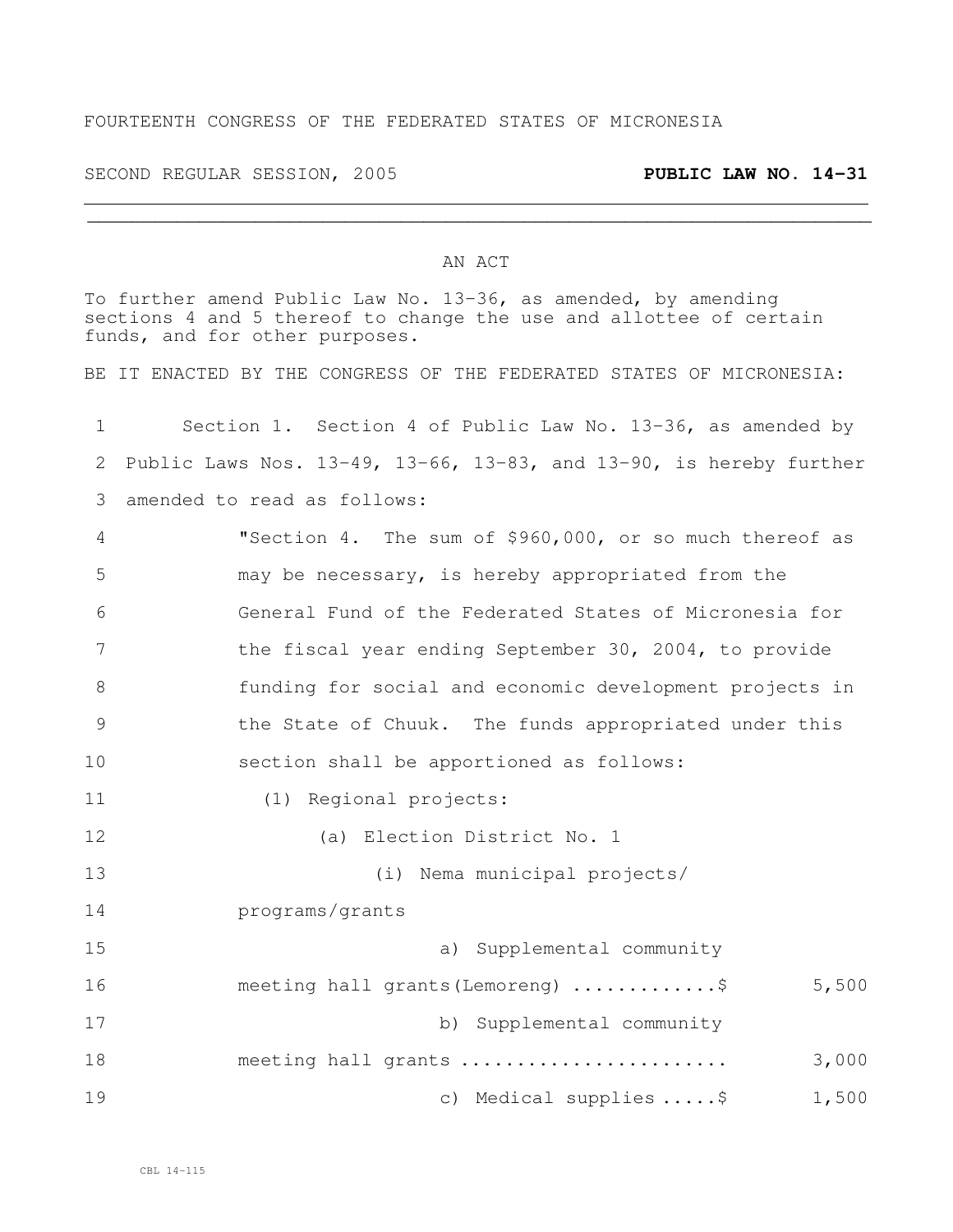| $\mathbf 1$   | d) Constitution Day            | 2,000 |
|---------------|--------------------------------|-------|
| $\mathbf{2}$  | e) Municipal mayoral           |       |
| 3             | inauguration                   | 2,000 |
| 4             | (ii) Losap municipal projects/ |       |
| 5             | programs/grants                |       |
| 6             | a) Classroom renovation/       |       |
| 7             | repair grants                  | 5,000 |
| 8             | b) Dispensary renovation/      |       |
| $\mathcal{G}$ | repair grants                  | 5,000 |
| 10            | (iii) Piisemwar projects/      |       |
| 11            | programs/grants                |       |
| 12            | a) Fishing project grants      | 8,000 |
| 13            | (iv) Namoluk municipal         |       |
| 14            | projects/programs/grants       |       |
| 15            | a) Dispensary communication    |       |
| 16            | system and other needs grants  | 4,000 |
| 17            | b) Fishing gear/supplies       |       |
| 18            |                                | 4,000 |
| 19            | (v) Ettal municipal            |       |
| 20            | projects/programs grants       |       |
| 21            | a) Municipal office            |       |
| 22            | equipment                      | 3,000 |
| 23            | b) Municipal office            |       |
| 24            | operations supplement          | 3,500 |
| 25            | (vi) Moch municipal projects/  |       |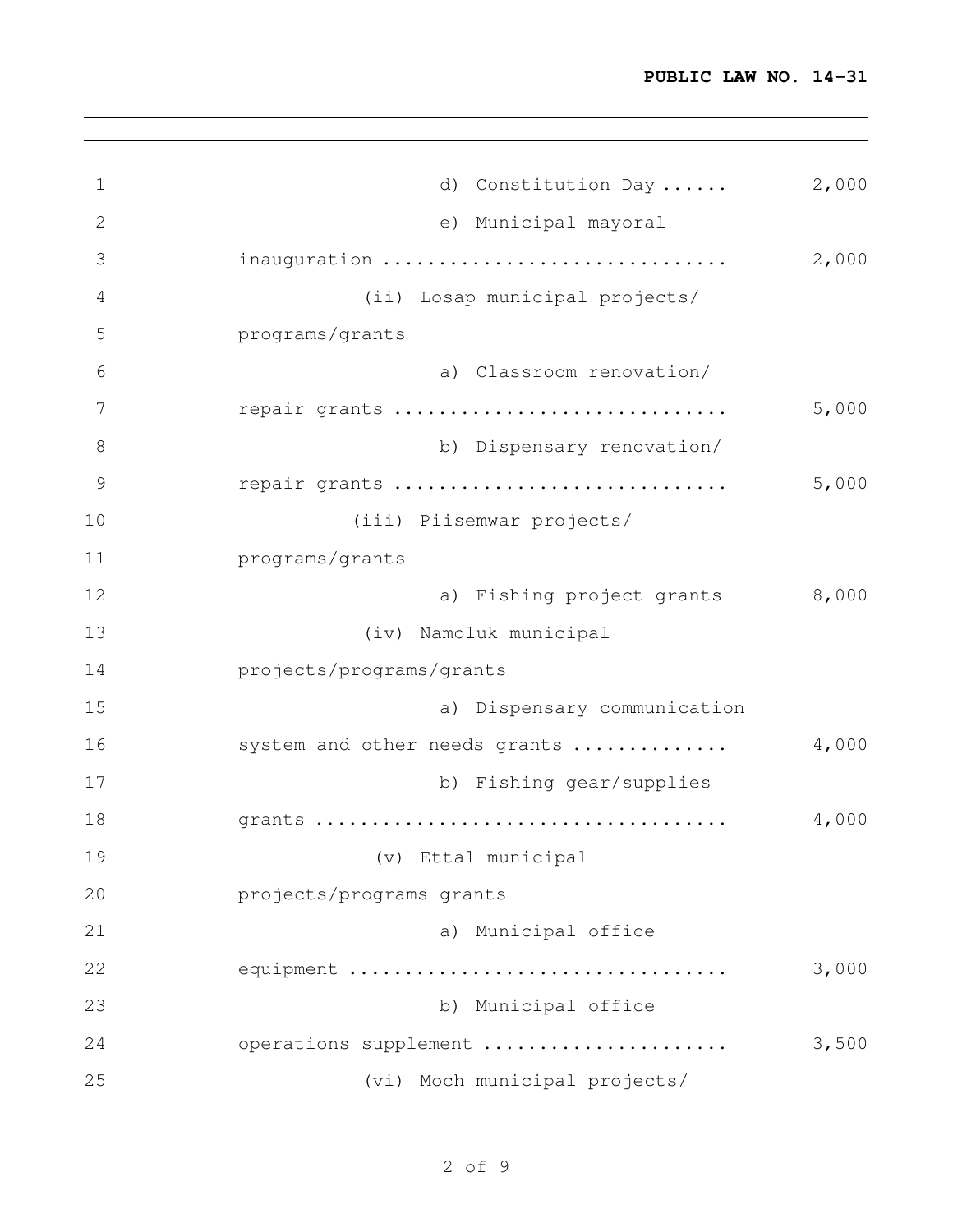| $\mathbf 1$   | programs/grants                    |       |
|---------------|------------------------------------|-------|
| $\mathbf{2}$  | a) Fishing project                 |       |
| 3             |                                    | 4,000 |
| 4             | b) Student financial               |       |
| 5             | aid grants                         | 2,500 |
| 6             | c) Municipal vehicle               |       |
| 7             |                                    | 7,500 |
| 8             | (vii) Kuttu municipal projects/    |       |
| $\mathcal{G}$ | programs grants                    |       |
| 10            | a) Municipal                       |       |
| 11            | communication system grants        | 2,500 |
| 12            | b) Disaster relief grants          | 7,500 |
| 13            | (viii) Satowan municipal projects/ |       |
| 14            | programs/grants                    |       |
| 15            | a) Supplemental community          |       |
| 16            | hall grants                        | 3,000 |
| 17            | b) Island-wide POL                 |       |
| 18            |                                    | 2,000 |
| 19            | c) Governor rep. Office            |       |
| 20            | supplemental grants                | 3,000 |
| 21            | d) Student financial               |       |
| 22            | aid grants                         | 3,000 |
| 23            | e) Municipal operations            |       |
| 24            | supplement                         | 7,000 |
| 25            | (ix) Ta municipal projects/        |       |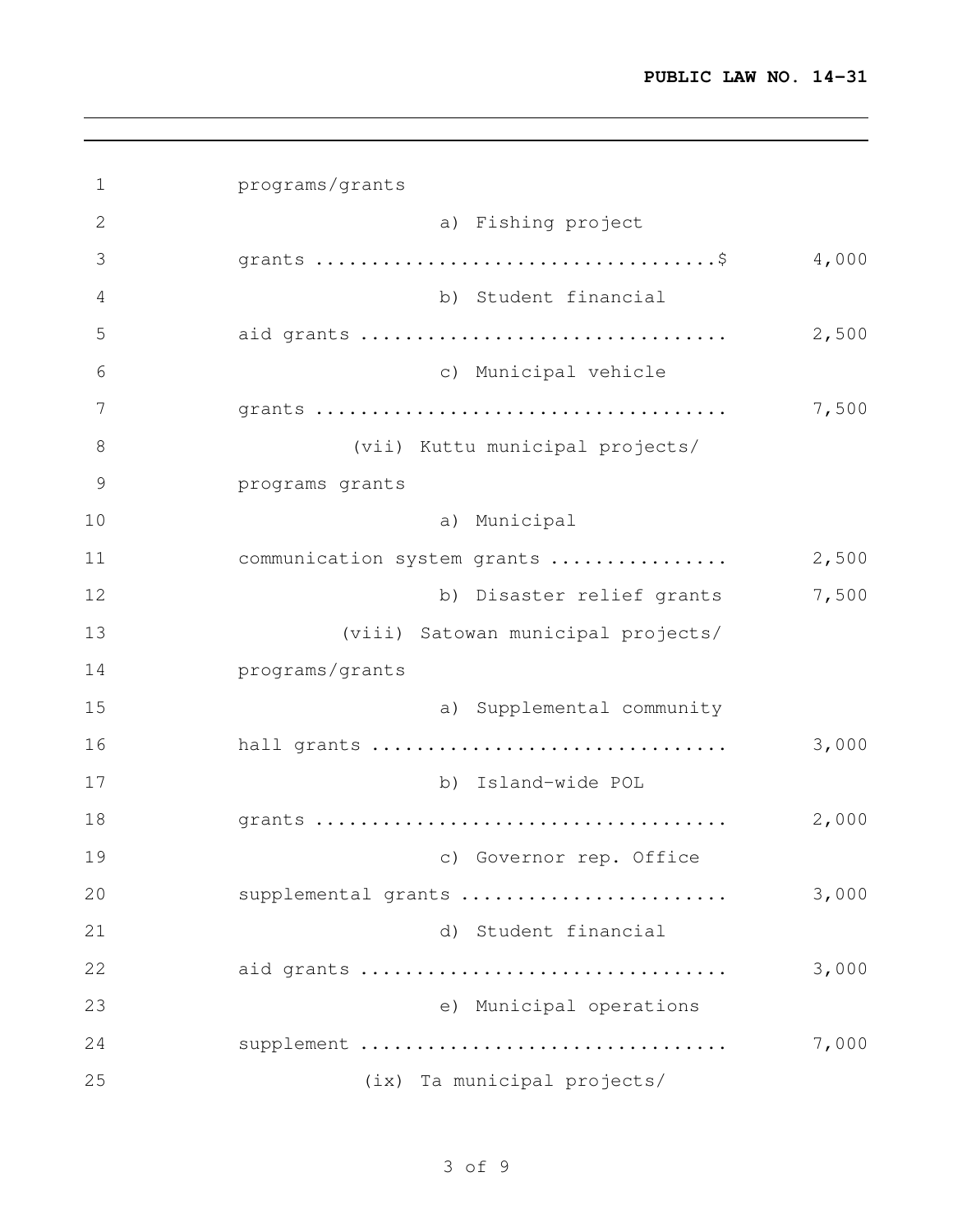| $\mathbf 1$  | programs/grants                          |        |
|--------------|------------------------------------------|--------|
| $\mathbf{2}$ | a) Municipal operations                  |        |
| 3            | supplement grants \$                     | 8,000  |
| 4            | (x) Lekinioch municipal                  |        |
| 5            | projects/programs/grants                 |        |
| 6            | a) Beautification                        |        |
| 7            | program grants                           | 6,000  |
| 8            | b) Classroom renovation/                 |        |
| 9            | repair grants                            | 5,000  |
| 10           | c) Dispensary needs grants               | 3,000  |
| 11           | Students financial<br>d)                 |        |
| 12           | aid grants                               | 4,000  |
| 13           | e) Community halls grants                | 3,000  |
| 14           | (xi) Oneop municipal projects/           |        |
| 15           | programs/grants                          |        |
| 16           | a) Basketball court grants               | 5,500  |
| 17           | b) Municipal Constitution/               |        |
| 18           | Chuuk State Constitution Day celebration | 7,000  |
| 19           | c) Municipal vehicle                     |        |
| 20           |                                          | 5,500  |
| 21           | (xii) Mortlock mayors office             |        |
| 22           | operations                               | 49,500 |
| 23           | (xiii) Leadership exposure and           |        |
| 24           | travel program                           | 15,000 |
| 25           | (xiv) Traditional festivities and        |        |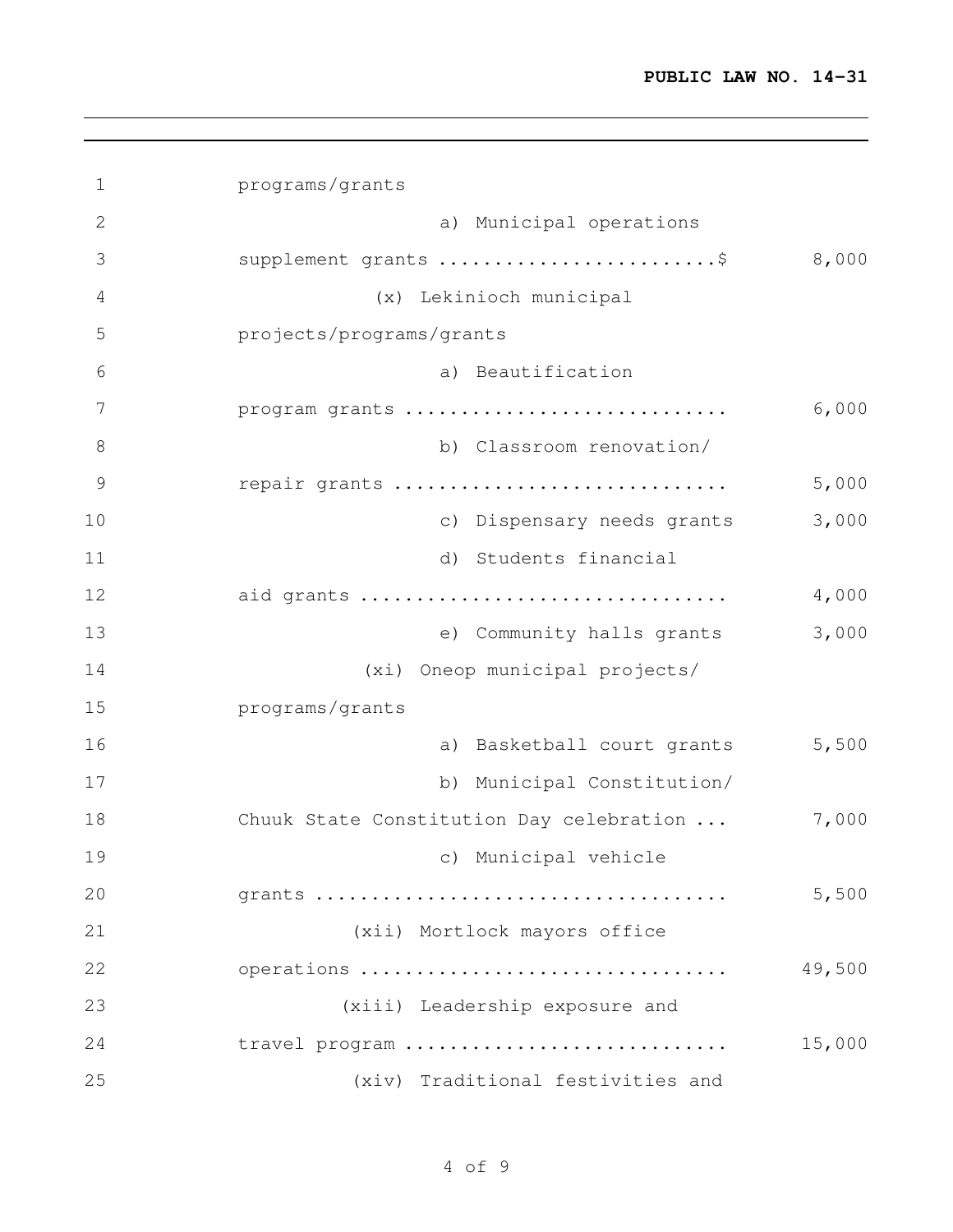| 1              | celebrations \$                             | 5,000  |
|----------------|---------------------------------------------|--------|
| $\overline{2}$ | (xv) CSCIP Operations                       | 60,000 |
| 3              | (xvi) Travel for nurse                      |        |
| 4              | anesthetists to an annual refresher course. | 5,000  |
| 5              | (b) Election District No. 2                 |        |
| 6              | (i) Chuuk Delegation Office                 |        |
| $\overline{7}$ | operations                                  | 20,000 |
| 8              | (ii) NNDA operations                        | 55,000 |
| 9              | (iii) Fishing project grant                 | 55,000 |
| 10             | (iv) Meeting Hall grant                     | 35,000 |
| 11             | (v) Senior citizen housing                  |        |
| 12             | assistance grant                            | 22,000 |
| 13             | (vi) Student assistance grant  8,000        |        |
| 14             | (vii) Road maintenance                      | 10,000 |
| 15             | (viii) School bus maintenance               |        |
| 16             | contract                                    | 2,000  |
| 17             | (ix) Construction equipment                 |        |
| 18             |                                             | 5,000  |
| 19             | (x) Leadership exposure/travel.             | 15,000 |
| 20             | (xi) Medical referrals                      | 3,000  |
| 21             | (c) Election District No. 3                 |        |
| 22             | (i) Facilities and                          |        |
| 23             | infrastructure development                  | 60,000 |
| 24             | (ii) Medical referrals                      | 40,000 |
| 25             | (iii) SNDA operations \$                    | 50,000 |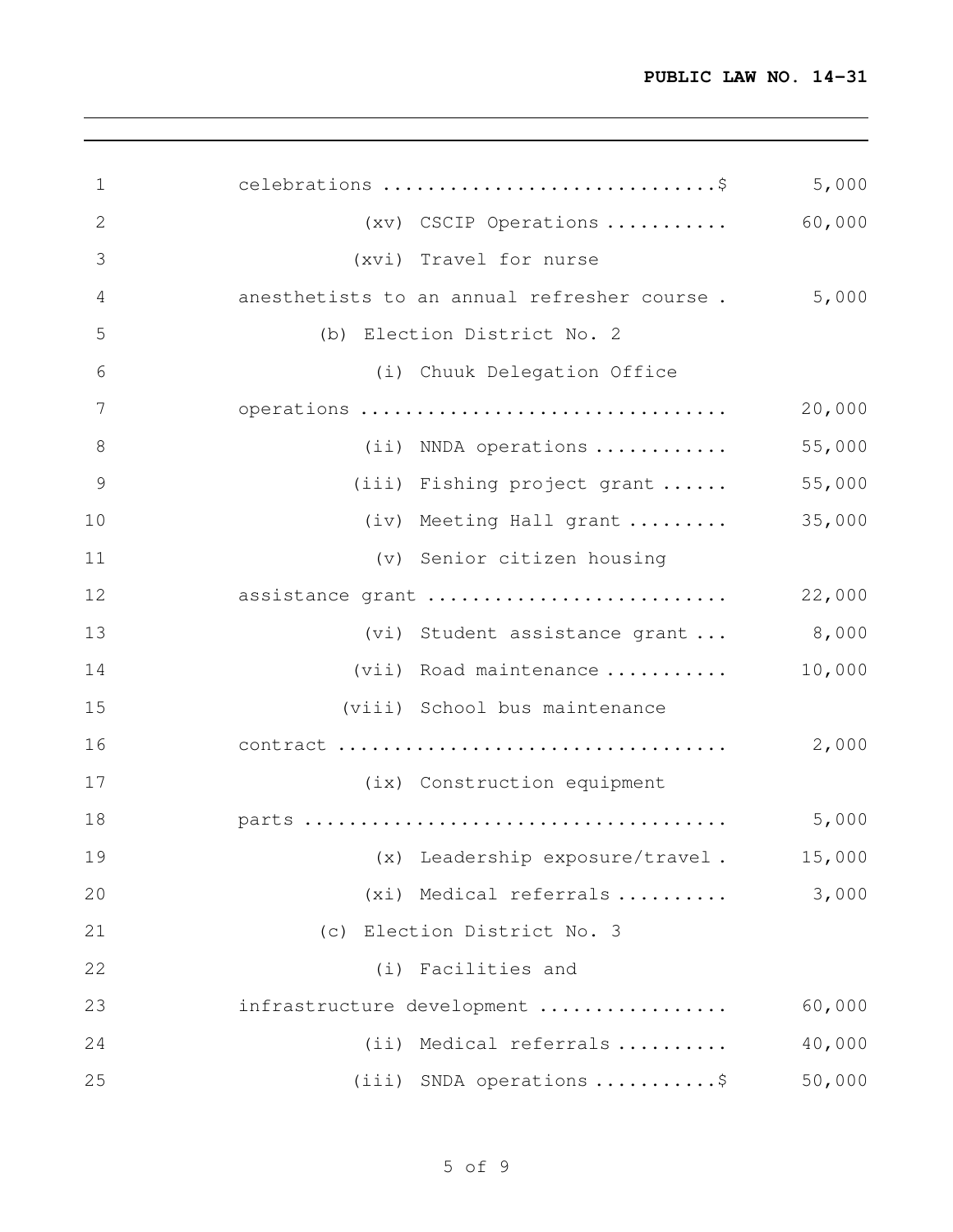| $\mathbf 1$    | (iv) Municipal operations        |        |
|----------------|----------------------------------|--------|
| $\mathbf{2}$   | supplement                       | 45,000 |
| 3              | $(v)$ Leadership activities      | 10,000 |
| 4              | (vi) SN Court Judgement          | 5,000  |
| 5              | (d) Election District No. 4      |        |
| 6              | (i) Polle municipal operations   |        |
| $\overline{7}$ | supplement                       | 20,000 |
| $8\,$          |                                  | 5,000  |
| $\mathcal{G}$  | $(iii)$ Tolensom office rental   | 10,000 |
| 10             | (iv) Faichuk leadership exposure |        |
| 11             | and travel program               | 40,000 |
| 12             | (v) Student and school needs     | 10,000 |
| 13             | (vi) PWP and Nomisofo fishing    |        |
| 14             | boat repair                      | 20,000 |
| 15             | (vii) Medical needs              | 10,000 |
| 16             | (viii) Municipal land transport  |        |
| 17             |                                  | 15,000 |
| 18             | (ix) Tolensom fishing project    | 20,000 |
| 19             | (x) Amwachang elementary school  |        |
| 20             | site preparation                 | 10,000 |
| 21             | (xi) FDA supplemental operations | 10,000 |
| 22             | (xii) Foupo fishing project      | 5,000  |
| 23             | (xiii) Nikumy Tolensom sewing    |        |
| 24             |                                  | 5,000  |
| 25             | (xiv) Disaster relief aid  \$    | 20,000 |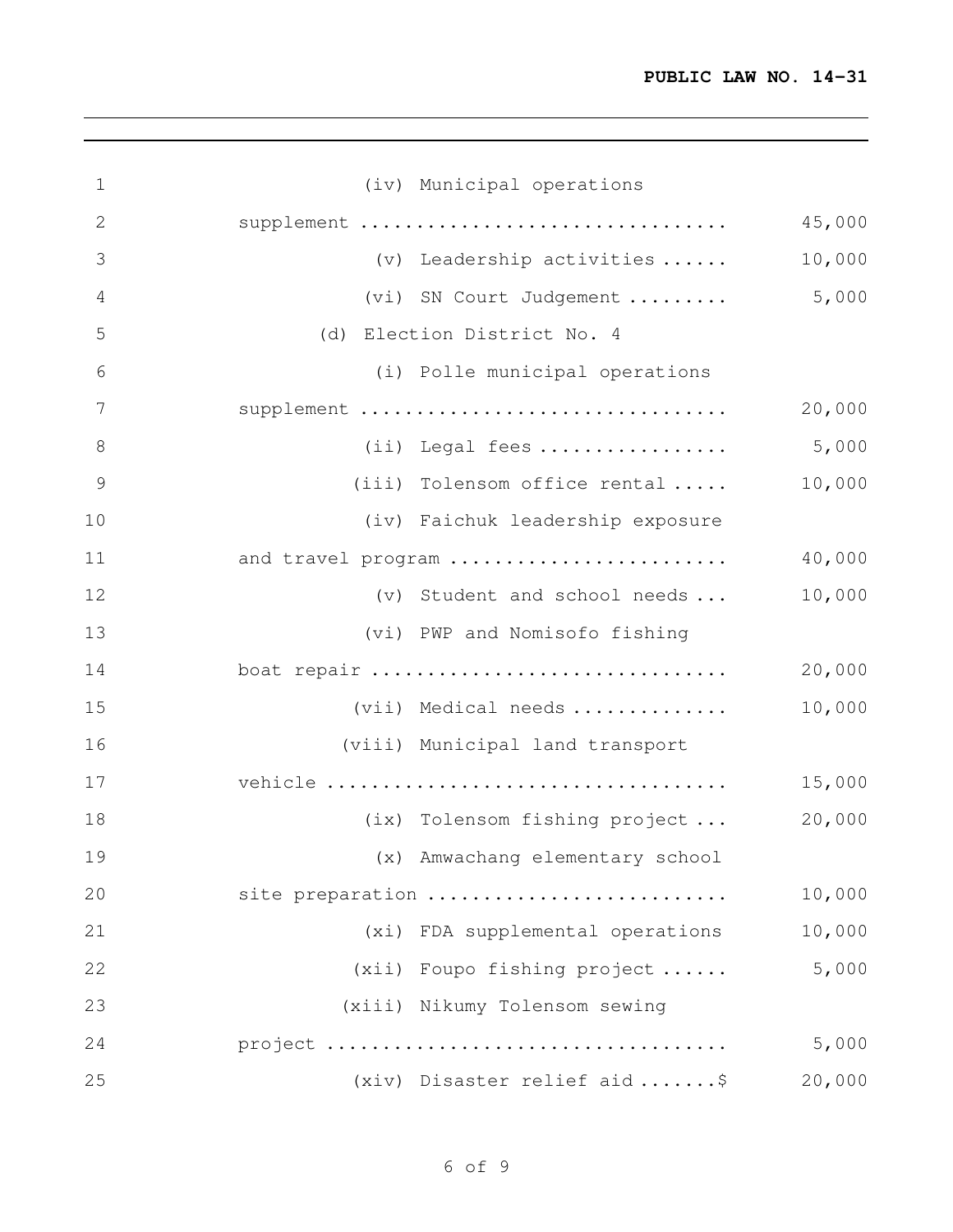| 1             | 10,000<br>$(xv)$ Foupo beautification                              |
|---------------|--------------------------------------------------------------------|
| $\mathbf{2}$  | 40,000"<br>$(xvi)$ Chuuk Delegation Office                         |
| 3             | Section 2. Section 5 of Public Law No. 13-36, as amended by        |
| 4             | Public Laws Nos. 13-49, 13-66, 13-80, 13-83 and 14-5, is hereby    |
| 5             | further amended to read as follows:                                |
| 6             | "Section 5. Allotment and management of funds and lapse            |
| 7             | date.                                                              |
| $\,8\,$       | (1) All funds appropriated by this act shall be allotted,          |
| $\mathcal{G}$ | managed, administered, and accounted for in accordance with        |
| 10            | applicable law, including but not limited to, the Financial        |
| 11            | Management Act of 1979. The allottee of the funds                  |
| 12            | appropriated under sections 1, 2 and 3 of this act shall be        |
| 13            | the President of the Federated States of Micronesia or his         |
| 14            | designee, except that the allottee of the funds appropriated       |
| 15            | under subsections $1(1)$ , $1(3)$ and $1(4)$ of this act shall be  |
| 16            | the Governor of the State of Kosrae; the allottee of the           |
| 17            | funds appropriated under sections $2(3)$ , $2(4)$ and $2(7)$       |
| 18            | through 2(11) of this act shall be the Governor of the State       |
| 19            | of Yap; the allottee of the funds appropriated under               |
| 20            | sections $2(5)$ and $2(6)$ , shall be the Speaker of Congress;     |
| 21            | the allottee of the funds appropriated under subsection            |
| 22            | $3(2)$ (a) (i) shall be the mayor of Kolonia Town; the allottee    |
| 23            | of the funds appropriated under subsections $3(2)$ (a) (ii),       |
| 24            | $3(2)$ (a) (iv) and $3(2)$ (a) (v) shall be the Sokehs magistrate; |
| 25            | the allottee of the funds appropriated under subsection            |

of 9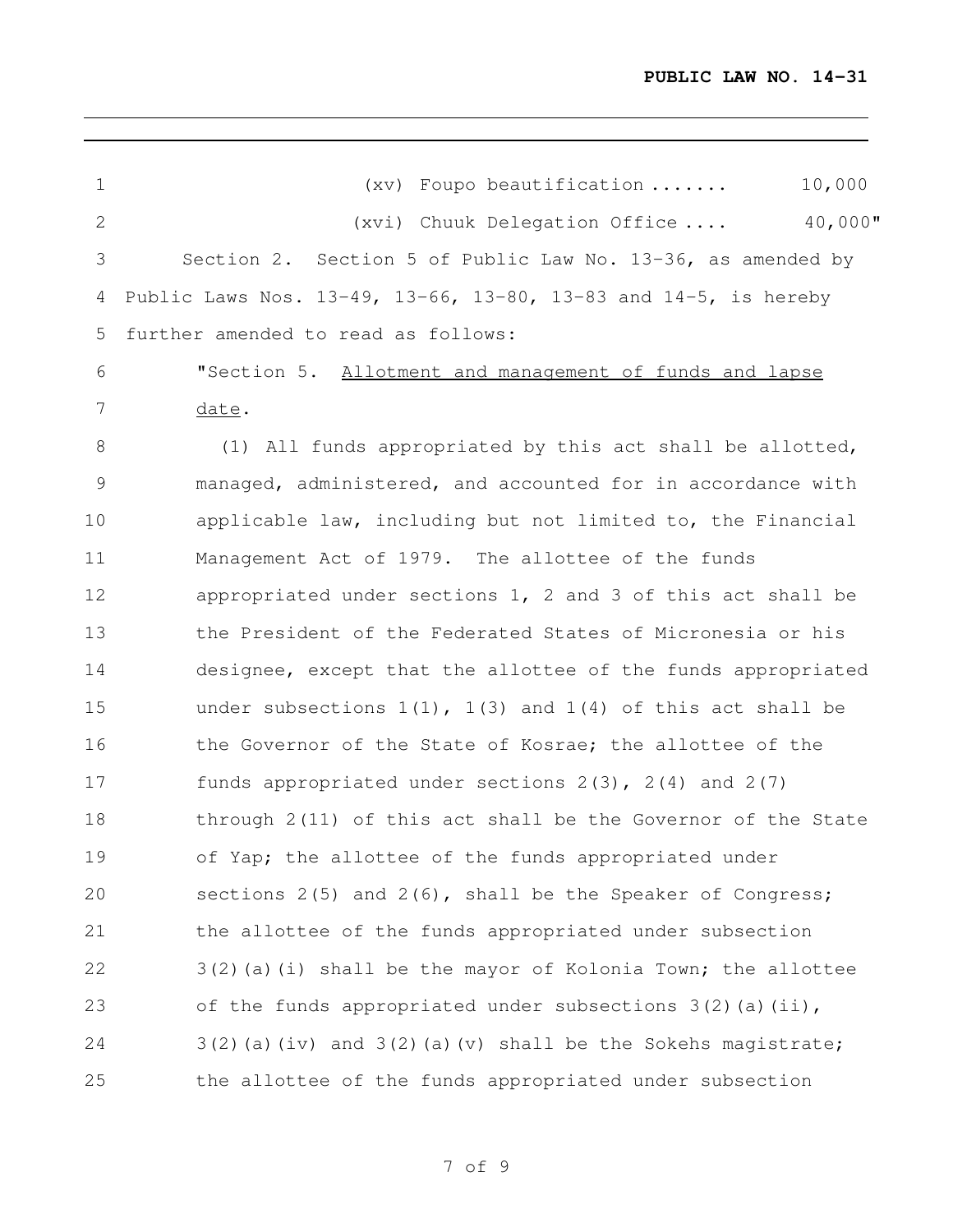3(2)(a)(iii) shall be the mayor of Nukuoro; and the allottee of funds appropriated under subsections 3(2)(c)(v) and 3(2)(c)(vi) shall be the Pohnpei Transportation Authority. The allottee of the funds appropriated under section 4 of this act shall be the Chuuk State Commission on Improvement Projects, except that the funds appropriated under section 4(1)(c) of this act shall be allotted to the President of 8 the Federated States of Micronesia and the funds appropriated under section 4(1)(d) of this act shall be allotted to the Mayor of Polle Municipality. (2) The allottees of the funds appropriated herein shall be responsible for ensuring that these funds, or so much 13 thereof as may be necessary, are used solely for the purpose specified herein, and shall report back to the Congress on the status of these funds no later than September 30, 2005. The authority of the allottees to obligate such funds shall not lapse until fully expended. Section 3. This act shall become law upon approval by the President of the Federated States of Micronesia or upon its